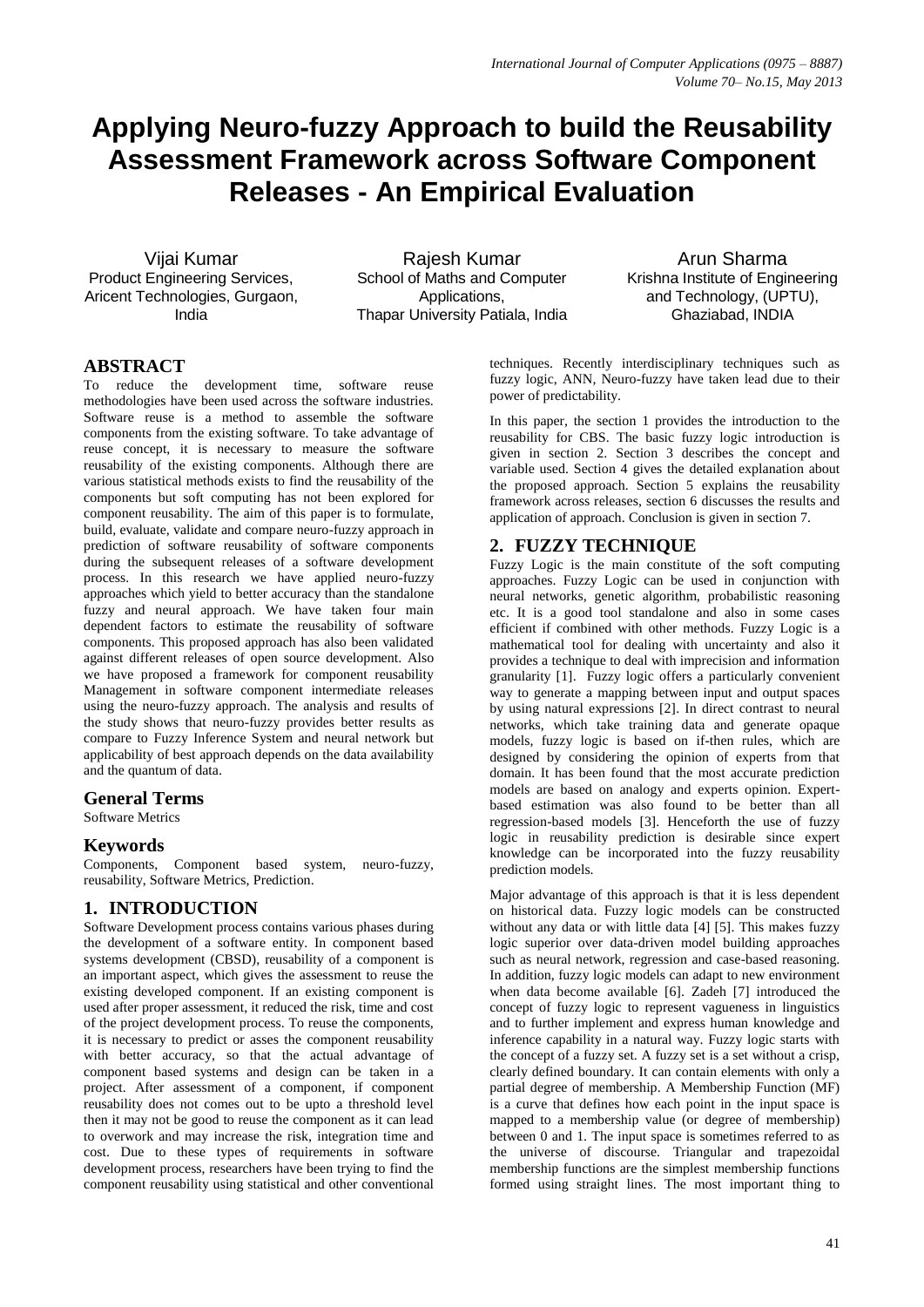realize about fuzzy logical reasoning is the fact that it is a superset of standard Boolean logic.



#### **Fig 1: Fuzzy Inference System**

Figure 1 elaborates the fuzzification and defuzzification. The inference rules are defined and the decision is made based on these if-then rules. The input values are defined and then output comes based on the rules defined in the inference system.

## **3. RELATED WORK TO PREDICT REUSABILITY**

There is a number of metrics available to measure the reusability for object-oriented systems. These metrics focus on the object structure, which reflects on each individual entity such as methods and classes, and on the external attributes that measures the interaction among entities such as coupling & inheritance. But there are some difficulties in applying existing object oriented metrics into the component development and CBSD. Object oriented metrics cannot be used to measure the component's quality. An important issue in choosing the best component for reusability is deciding which components is more easily adapted. Generally, good guidelines for predicting reusability are: small size of code, simple structure and good documentation. Starting from the assumption that two functions have the same functionality, these three guidelines are used in our system to rank candidate functions for reuse.

Kumar et al. [15] presented an exhausted review on quality aspects of the component based systems. Reusability is an important and main factor of software quality. The author conducted a review of the research papers related to quality of components based systems based on various factors including practicability, validation proof etc. and concluded that soft computing approaches has not been explored in this are so far. In the earlier research by Kumar et al. [14] gives the chance to decrease the software defect density in a release by predicting it based on the input from proposed approach for the subsequent releases of a software product. The outcome proved ANN results better than FIS in predicting the defect density. Sharma et al. [20] present the ANN based method to predict the reusability of components. They concluded that more number of components for may produce better results for the training and testing. Gill [13] discusses the various issues concerning component reusability and its benefits in terms of cost and time- savings. Paper also provides some guidelines to measure the level of software reusability in component-based development. These guidelines include detailed software reuse assessment to measure the potential for practicing reuse, cost-benefit analysis to decide whether or not reuse is a worthwhile investment, adoption of standards for components to facilitate a better and faster understanding of a component and a faster integration into a system, selecting pilot projects for wider development of reuse and

identifying reuse metrics. Poulin et al. [17] presents a set of metrics used by IBM to estimate the efforts saved by reuse. The study suggests the potential benefits against the expenditures of time and resources required to identify and integrate reusable software into a product. Study assumes the cost as the set of data elements like Shipped Source Instructions (SSI), Changed Source Instructions (CSI), Reused source Instructions (RSI) etc. Paper proposes several other reusability metrics in terms of cost and productivity like Reuse cost avoidance, Reuse value added and Additional development cost, which can be used significantly for business applications.

Cho et al. [11] proposes a set of metrics for measuring various aspects of software components like complexity, customizability and reusability. The work considers two approaches to measure the reusability of a component. The first is a metric that measures how a component has reusability and may be used at design phase in a component development process. This metric, Component Reusability (CR) is calculated by dividing sum of interface methods providing commonality functions in a domain to the sum of total interface methods. The second approach is a metric called Component Reusability level (CRL) to measure particular component's reuse level per application in a component based software development. However, the proposed metrics are based on lines of codes and can only be used at design time for components.

Dumke and Schmietendorf [12] proposed a set of reusability metrics for JavaBeans components. The metrics are adapted from structured and object oriented design context and are based on the source code of the components. Therefore, it cannot be used by component integrators due to the nonavailability of the source code. Washizaki et al [24] discusses the importance of reusability of components in order to realize the reuse of components effectively and propose a Component Reusability Model for black-box components from the viewpoint of component users. The model identified factors affecting reusability on the basis of an analysis of the activities carried out when reusing a blackbox component. The factors include understanding the functionality, adapting the component to the specific functional requirements and porting the component to a new environment. Authors also proposed several metrics related to these factors, namely Existence of Meta-Information (EMI), Rate of Component's Observability (RCO), Rate of Component's Customizability (RCC), Self-completeness of Component's Return Value (SCCr) and Self-completeness of Component's Parameter (SCCp). EMI and RCO metrics indicates that high value of readability will help user to understand the behavior of a component from outside the component. High value of RCC metric indicates the high level of customizability of component as per the user's requirement and thus leading to high adaptability. High values of SCCr and (SCCp) will lead to self completeness of a component and thus lead to high portability of the component. The paper also conducts an empirical evaluation of these metrics on various Java Bean components and set confidence intervals for these metrics. It also establishes a relationship among these proposed metrics. These metrics are applied on only for small Java Bean components and need to be validated for other component technologies like .NET, ActiveX and others also. Boxall and Araban [10] considered interfaces of the components to measure the reusability. Paper assumed that understandability of a component can be made through its interface properties and understandability affects the level of reuse. Paper also proposed some metrics by considering the size of the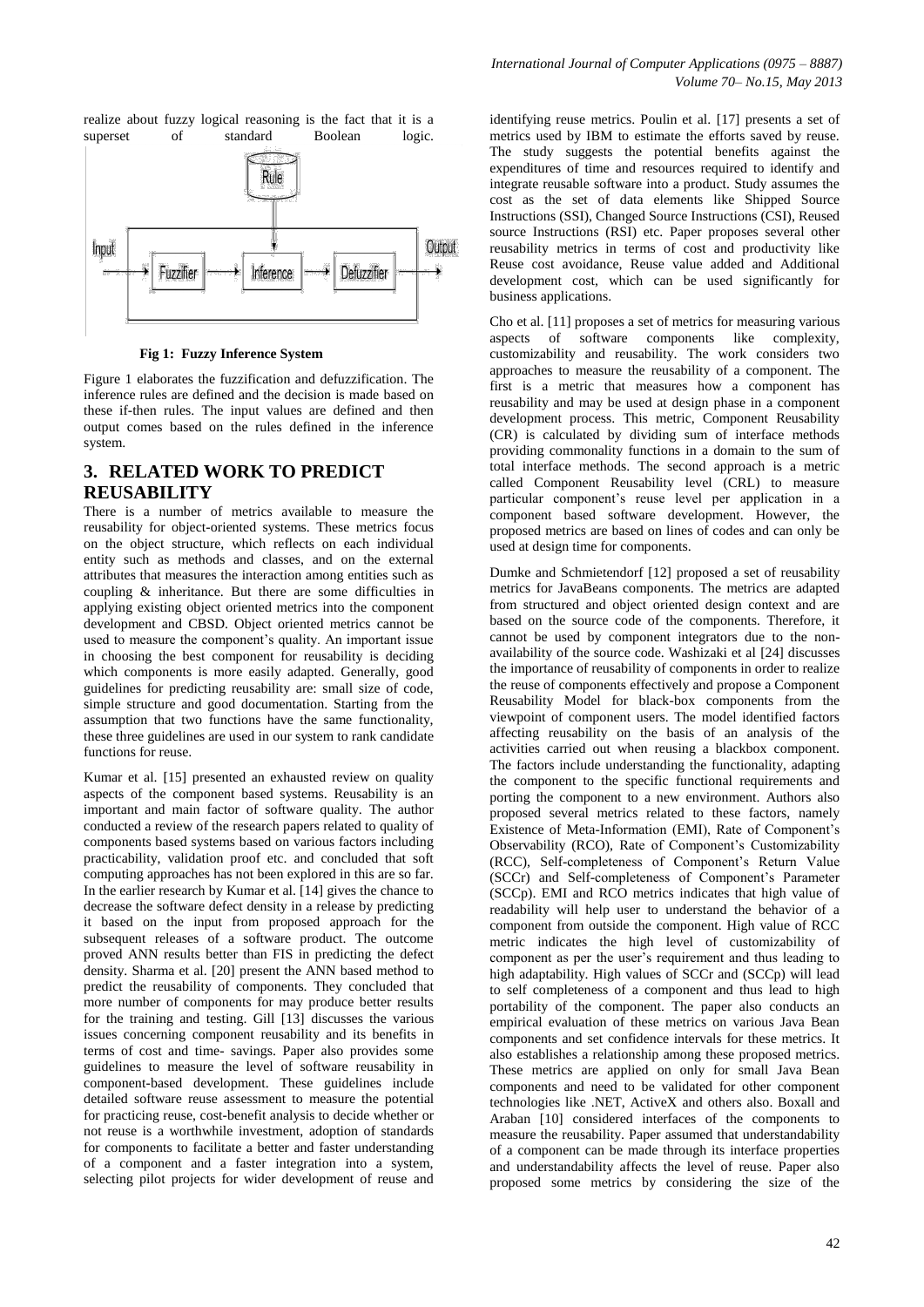interface, argument count, argument repetition scale and others. These metrics give a better understanding of the properties of component's interfaces, which may help in measuring the reusability of the component. However, proposed approach does not consider the other aspects in the interface, such as, argument complexity. Several other researchers also considered similar factors for measuring reusability. Like, Rotaru et al. [18] considered adaptability, compose-ability and complexity of a component to describe its reusability. Mili et al. [16] considered two aspects, reusability and usefulness while REBOOT (Reuse Based on Object-Oriented Techniques) [22] considered factors namely portability, flexibility, understandability and confidence to assess the reusability. Sagar et al. [19] used fuzzy logic to predict the reusability of component based system. Boetticher and Eichmann [9] considered factors namely adaptability, complexity and coupling and applied neural network based approach for measuring reusability of black box Ada components. However, results obtained from the experimentation were not quite appreciable with correlation between exact and experimented results was only 0.18, which was very low. Acharya and Sadananda [8] proposed Kohnen's self organizing maps (SOM) based approach from Artificial Neural Network to organize various software components into clusters based on their characteristics to promote software reuse. Singh and Saha [23] predicted the testability using the design metrics for object-oriented software. Shatnawi and Ziad [21] discussed many oversampling techniques that are used to improve the performance of prediction models and proposed to guide the oversampling process using the fault content (i.e., the number of faults in a module).

## **4. CONCEPT AND VARIABLE SELECTION**

To develop the process to predict the reusability, the model needs to consider some dependent variables which can be given as an input to the developed method. We considered the same factors as were taken in previous work using ANN [20]. The following dependent factors are considered in the proposed ANFIS approach:

#### *4.1.1 Customizability*

Customizability is the ease of modification in component whenever needed in application. If customizability is upto expectation then the component shall be more reusable and also it will be easy to maintain the component for future rerelease and phases. The lifetime of the component will be high which will lead to a long term business perspective in terms of the component life time and the revenue generation for the long period of time. It is generally measured by writable properties of the component being assessed. Washizaki et al. [13] defined the formula to evaluate this metrics as:

#### Customizability =  $\frac{N}{T}$ T

This metrics can help to measure the adaptability in an interface that how much the interface is customizable. Hence this metrics can be used for reusability forecasting and values vary between 0 and 1. The high value means the component is highly customizable.

#### *4.1.2 Interface Complexity*

Components can be treated as black box, in which we have only doors to access and use it. In some cases source code of these components may be available but in case using the library and linking, the source code is also not available. The

user or developer will have the only choice to use its interfaces. It leads to the inference that components should have well defined interfaces with less complexity as much as possible for high reusability. The high complexities of the interfaces will results to complex reuse and hence high efforts to change and understand the components. We used the approach proposed by Sharma et al. [25] to measure the interface complexity of components.

#### *4.1.3 Understandability*

In case of source code of the component is not available; the documentation is the only way to understand the feature and interfaces of the component. The documentation helps the user or developer in component integration and developing the module to interface with components.

If we have not detailed and clear documentation of an application program interface (API) of the component, we will be in big trouble and should get ready for high risk of over cost and over schedule. The document may be in form of manuals, demos, automatic help system and other information which can be important for the person who is going to reuse this. A well structured documentation should include the functional description, API reference manual, system admin guide, system high level architecture, complete system reference manual etc. Here an important aspect to be noted that there should not be any mistake or ambiguity in documentation. It has been experience a major issue in case of wrong pr ambiguous information the reference documents, which lead to a reliability and quality risk for a product which is being developed using these components. So the conclusion comes out that the documentation about the component should be easy to understand, completeness, unambiguous as much as possible for better reuse of the component. Not only the reusability but it will help in maintenance of the component as well as the product maintenance where it is being used.

## *4.1.4 Portability*

Portability is the degree of ability that in case of environment change, the component is able to perform with defined requirement with no or little change whenever there is a need from development or business perspective. Early days there were not many types of platform available but as recently there are countless type of platform and environment are being developed. Although it may not be feasible that a component would work on all platform, there are certain standard bodies which defines some global platform standards. In this line of discussion, the component should work on the standard platform for wider reusability across the platforms. At least the component should perform on selected and specific standard defined platform without any change or if needed with little change and less efforts, cost. It can be concluded easily that for better and wide reusability of component, it should have high portability. If we can quantify the portability, it can be used as influencing factors for reusability assessment of a component.

#### *4.1.5 Empirical Data*

We collected the data for several components from web sources and in-house development. These components include very simple like calculator to complex like inventory management system and are developed by using different technologies ranging from Java beans, .Net to open source technologies. We analyzed each component carefully and extracted the data related to our parameters chosen for the study. The goal of our work is to develop a tool for measuring reusability of the software component. We consider that reusability is a measure of factors mentioned above. The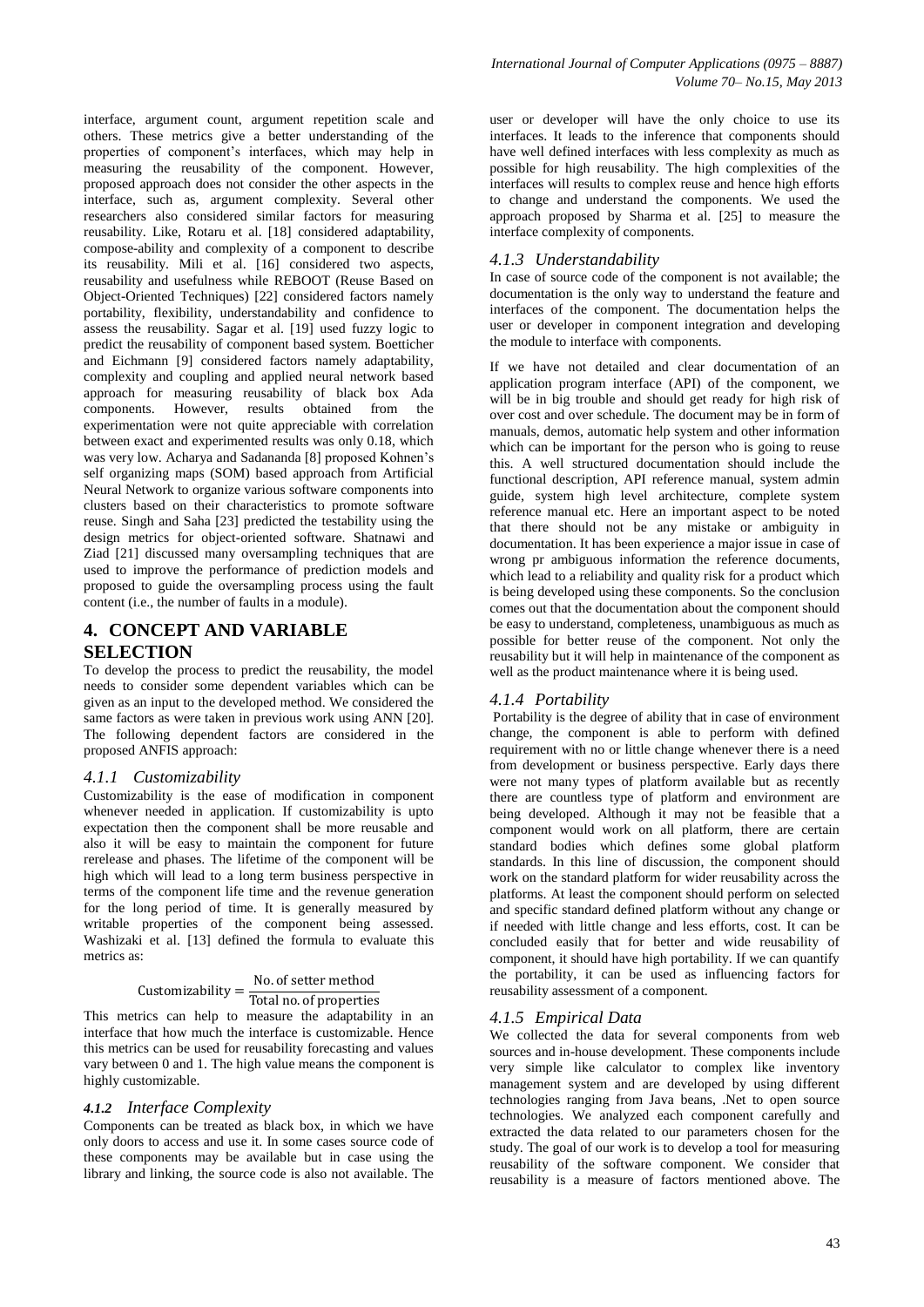values of these factors can be measured by using the appropriate metrics. Customizability metric is the ratio of writable properties to the total number of properties. Documentation and portability can be classified from low to high categories. All these factors are normalized by using min-max normalization. Min-Max normalization is a linear transformation on the original data. It transforms the original input range into a new data range (typically -1 to +1 range) using the following formula:

 $v' = (max_{target} - min_{target}) * \frac{v}{max}$  $\frac{v - \min_{A}}{\max_{A} - \min_{A}} +$ 

#### **5. PROPOSED ANFIS APPROACH**

In the current research, we have proposed two new approaches for component reusability. First approach is defined to predict the component reusability using neurofuzzy technique. Then further applied the prediction approach to define the component reusability management process across multiple and iterative releases of the component in software product.

The FIS and ANN have already been used by Sharma A. et. al. [3] to access the reusability of components but the author never applied the concept to use the approaches across the releases of components as well as not the neuro-fuzzy approach. It is proven in many proposed techniques that neuro-fuzzy give the better results as compare to standalone FIS or ANN because it uses the power of rules decision of FIS and adaptive nature of ANN in a single system together.

Let  $x_n$ ,  $y_n$ ,  $z_n$ ,  $k_n$  be the values of the customizability, complexity, understandability and portability respectively then

$$
R_{cn} = F_{cn}[x_n, y_n, z_n, k_n]
$$

Where  $R_{\text{Cn}}$  is the reusability of component  $C_{\text{n}}$ .  $F_{\text{Cn}}$  is

implemented using ANFIS in MATLAB taking  $x_n$ ,  $y_n$ ,  $z_n$ ,  $k_n$ as input dependent variables.

In the proposed approach the neuro-fuzzy system is build, trained and tested in MATLAB:

- Build Fuzzy Inference System as FIS in MTALAB.
- Load the Training data in neuro-fuzzy system using MATLAB toolbox.
- NF based system is trained using both least squares method and back-propagation. In the forward pass the consequent parameters are calculated using least squares and in the backward pass the premise parameters are calculated using back-propagation.
- When training is completed, trained neuro-fuzzy system is validated with the testing data.



#### **Fig. 2: Neuro Fuzzy modeling in MATLAB for reusability prediction**

In the present work, the same variables have been applied in proposed neuro-fuzzy technique for the same data. A rule base is designed after getting the expert opinion on the relationship of these four variables with reusability by using Fuzzy Inference Engine and then data collected from 48 components were used to train the network by using back propagation

neural network. Fuzzy Rule base along with Fuzzy membership function and ANFIS structure with four input parameters is shown below



**Fig. 3: ANFIS Model Structure**



**Fig. 4: Fuzzy Membership Function**



**Fig. 5: Fuzzy rule Base**

# **5.1 Proposed component reusability Management in software component intermediate releases using the ANFIS**

Further to prediction of component reusability using neurofuzzy technique, the component reusability management is proposed which can be applied to various subsequent releases of component. To extend the application of the proposed efficient prediction approach, the approach is applied to different release of a single component. This process is applied to various components in the system being developed. If we use the proposed management approach, the management team can plan the effort and time distribution for the next software component release based on the prediction results using neuro-fuzzy approach. The following algorithm is conceptualized for the proposed method:

- Step-1: Collect the dependent data for input variables/attributes for the component Cn of first release R1 of the software system/product.
- Step-2: Apply the proposed neuro-fuzzy approach to predict the reusability of the component Cn for the next release R2.
- Step-3: Estimate the next release R2 Cn reusability based on dependent attributes in step 2.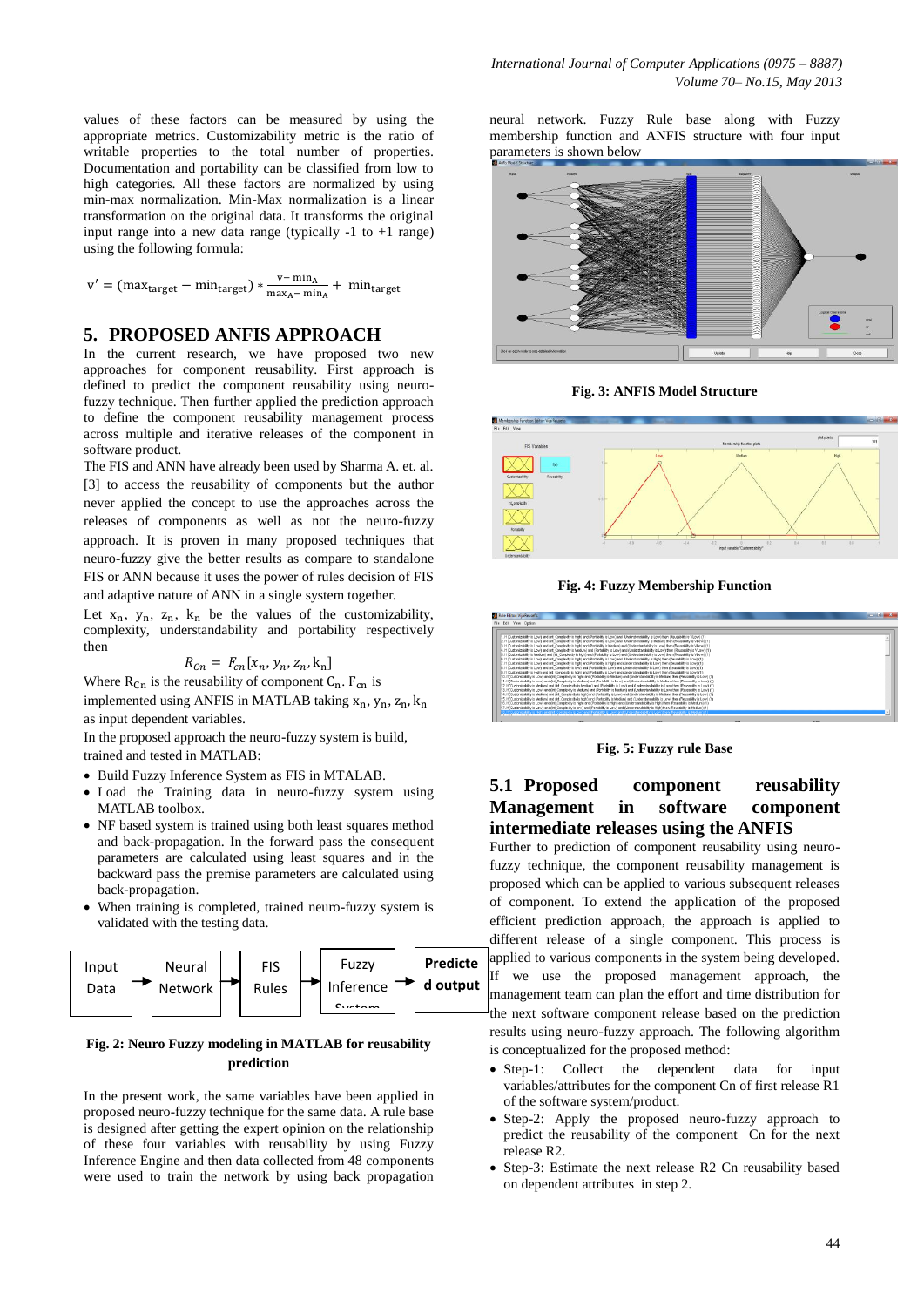- Step-4: Resource planning and management of release R2, Apply the resource distribution and focus on the area, which is responsible for less reusable component software.
- Step-4: repeat from step 1 for release R2.

Therefore if the data set is available and metrics values has been captured during the development process, neuro-fuzzy can be used for better results and take the advantage of adaptability. This process is applicable across various component releases of a single project and also for the different projects.

The proposed approach can be show as per the process chart shown below:



**Fig 6: Proposed reusability prediction process framework across component releases**

## **5.2 Comparison of Result with the Previous Approach**

The best result obtained using ANN using the data from [20], the RMSE obtained equal to 0.1852. The data from [20] is used and applied ANFIS approach to predict the reusability of components and RMSE in this case is 0.1695, which shows that neuro-fuzzy based approach gives the better result for this prediction.

# **6. DISCUSSION OF PROPOSED APPROACH RESULTS AND PRACTICAL USAGE**

Software reusability is a main concept in component based systems and design. To build and formulate the reusability metrics, the neuro-fuzzy engines are built to decide reusability of a component, which can be aggregated, for reusability at subsystem level of a product and hence reusability index of a software release. The outcome of the proposed research on metrics design shows that software industries can use neurofuzzy approach to predict the reusability of software components based of the data availability, which can help to maintain the better software product quality and resource management across releases.

This paper presents the investigation using neuro-fuzzy as well as comparative study of the proposed approach with ANN. Neuro-fuzzy shows good results and stands out in case of reusability prediction but FIS can also be useful in case on

partial data of no data. Therefore if the data set is available and metrics values has been captured during the development process, NF can be used for better results and in case of less data availability FL is also useful tool for prediction of reusability.

The followings are the application of the proposed approaches:

- Using the proposed approaches, the software reusability can be predicted and put some preventive actions and resource utilization on the less reusability component.
- Using the power of adaptation and learning, NF can be used, which is simple but it is expensive to collect the data set during the tight schedule of development.
- After first release or from the similar type of project data set, we will have the dependent attributes values ready for the system so it may be a best reusability predictor tool for the particular component in next release as generally we used to have 50 to 100 releases in a large and long term software projects.
- As it has been proved a good estimator for different domain project, if the system needs to enhance or add new feature, during the planning of software project the proposed approach will be able to predict the reusability for the other components.
- Even for a new project initiation we can use as a reusability predictor for various components. In fact, we generally used to have some rough figures for dependent variables for a new project by taking the reference from the similar type of previous projects.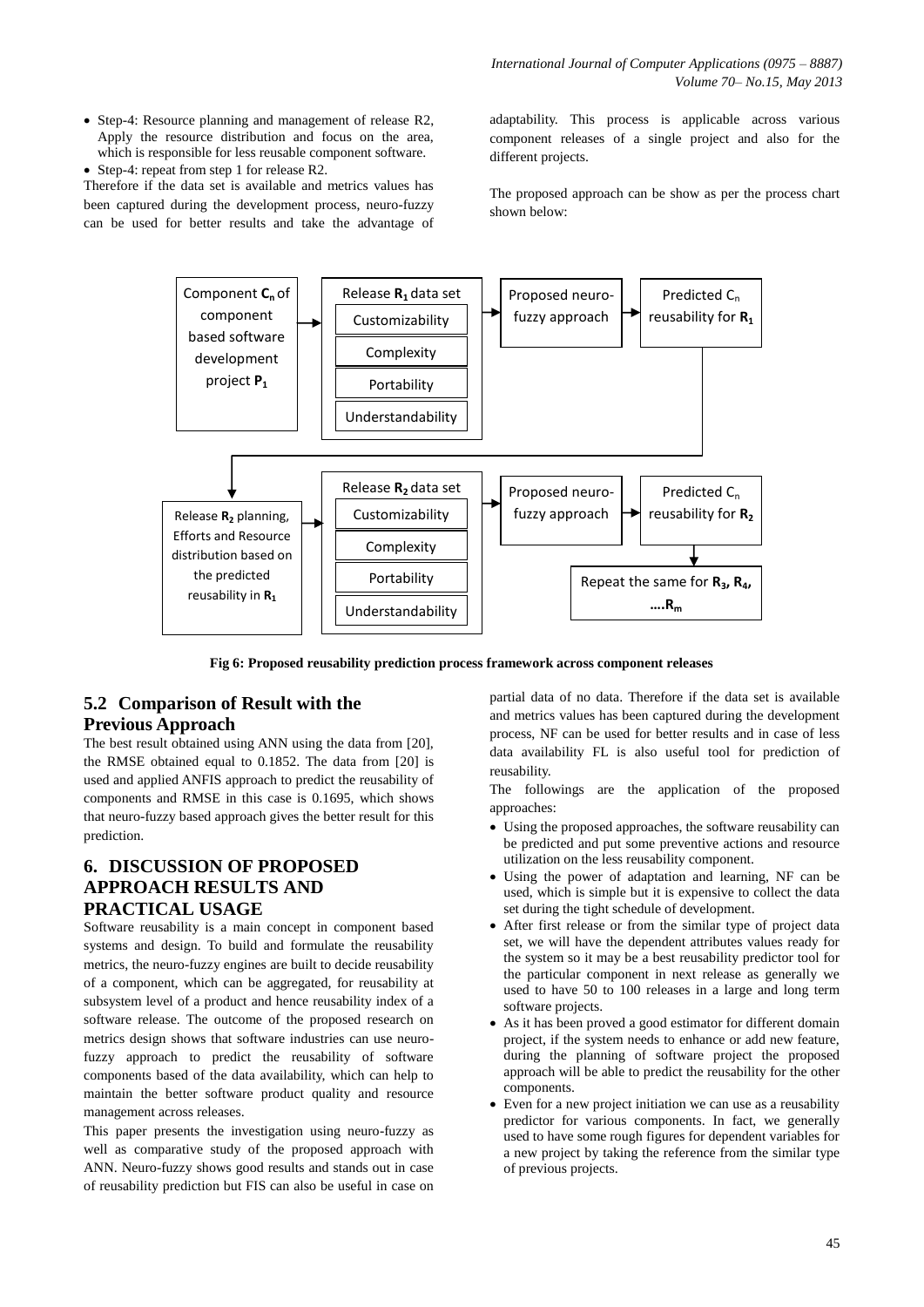- It can be a good evaluator for Component on the shelf (COTS) product. For a COTS product, we will have the values of input variables in advance; hence, the reusability of a component can be estimated using the proposed approach, which helps us to evaluate the COTS product quality. It is obvious that if we have less reusability then the components will not used effectively in next releases or in other projects.
- The proposed approach can be used to predict the reusability of a component for the next release of the software product. Hence, it can optimize the resource loading, efforts and schedules for the release. It can be a part of regular practice during the software development and maintenance as release management process.

NF approach is adaptive in nature; hence, the method can be trained for different environment based on the data nature and variable.

## **7. CONCLUSION**

Reusability is one of the most important factors for the success of any component based software product. If developed software is not highly reusable, then it will not be suggested for the integration in any project because it will increase the difficulty instead of the easiness in software development. We have used soft computing technique to predict the software component reusability before it completes the development of its own. If we use the proposed approach in the software development process then the final developed software would have the high reusability index. The proposed approach gives a different paradigm than the existing approaches, it provides the prediction of reusability during the various releases of the component development, hence gives the chance of increasing the reusability. We can predict the component reusability for first release of the software component and use this as an input and planning for the next release of the component, the resource and time can be distributed among the various components based on the reusability input from the proposed approach. Neuro-fuzzy gives better results as compare to FIS and ANN approaches but depends on the availability of data during the development process. Also the proposed concept of using the reusability prediction across the release is a new approach for

## **8. ACKNOWLEDGMENTS**

Thanks to Aricent Technologies for continuous support to carry out the research.

#### **9. REFERENCES**

- [1] Sivanandam, S. N., Sumathi, S., Deepa, S. N., 2007. Introduction to fuzzy logic using MATLAB, Springer.
- [2] Zadeh, L. A., 2002. From Computing with numbers to computing with words-from manipulation of measurements to manipulation of perceptions, International Journal of Applied Mathematics and Computer Science, Vol.12, Issue 3, pp: 307-324.
- [3] Musilek, P., Pedrycz, W., Succi, G., Reformat, M., 2000. Software Cost Estimation with Fuzzy Models, ACM SIGAPP Applied Computing Review, Vol. 8, pp: 24-29.
- [4] MacDonell, S. G., Gray, A. R., Calvert, J. M., 1999. FLSOME: Fuzzy Logic for Software Metric Practitioners and Researchers. In the Proceedings of the  $6<sup>th</sup>$

International Conference on Neural Information Processing ICONIP'99, Perth, pp: 308-313.

- [5] Ryder, J., 1998. Fuzzy Modeling of Software Effort Prediction, Proceedings of IEEE Information Technology Conference, Syracuse, New York, pp: 53-56.
- [6] Sailu, M. O., Ahmed, M., and AlGhamdi, J., 2004. Towards Adaptive Softcomputing Based Software Effort Prediction, Fuzzy Information, Processing NAFIPS' 04, pp: 16-21.
- [7] Zadeh, L. A., 1965. Fuzzy Sets, Journal of Information and Control, Vol. 8, 1965, pp: 338–353.
- [8] Acharya, S. and Sadananda, R. (1997) "Promoting Reuse Using Self-Organizing Maps", Neural Processing Letters, Issue 5, , pp: 219-226.
- [9] Boetticher, G. and Eichmann, D. (1993), A Neuro-Fuzzy Based Software Reusability Evaluation System with Optimized Rule Selection, Austrelian Conference on Software Metrics (ACOSM, 93), , pp-1-11.
- [10] Boxall M. A. S. and Araban S. (2004), Interface Metrics for Reusability Analysis of Components, Australian Software Engineering Conference (ASWEC'2004), Melbourne, Australia, , pp: 40-46.
- [11] Cho, E. S., Kim, M. S. And Kim, S. D. (2001), Component Metrics to Measure Component Quality, 8th Asia-Pacific Software Engineering Conference, Macau, , pp: 419-426.
- [12] Dumke, R. and Schmietendorf, A. (2000) Possibilities of the Description and Evaluation of software Components, Metrics News, , Volume 5, Issue 1, pp: 13-26.
- [13] Gill, N. S. (2003), Reusability Issues in Componentbased Development, ACM SIGSOFT Software Engineering Notes, Volume 28, Issue 6, pp: 30-36.
- [14] Kumar, V., Sharma A.and Kumar. R. (2013), Applying Soft Computing Approaches to Predict Defect Density in Software Product Releases: An Empirical Study, COMPUTING AND INFORMATICS, volume 32, No.1, pp: 203-224.
- [15] Kumar, V., Sharma, A., Kumar, R. and Grover, P. S. (2012), Quality aspects for component-based systems: A metrics based approach, Software: Practices and Experience, John Wiley & Sons, December, Vol 42, Issue 12, pp: 1531-1548 .
- [16] Mili, H., Mili, F. and Mili, A. (1995) "Reusing Software: Issues and Research Directions", IEEE Transaction on Software Engineering, Volume 21, Issue 6, , pp: 528-561.
- [17] Poulin, J., Caruso, J. and Hancock, D. (1993), The Business Case for Software Reuse, IBM Systems Journal, Volume 32, Issue 40, , pp: 567-594.
- [18] Rotaru, O. P. , Dobre, M., Petrescu, M. (2005), Reusability Metrics for Software Components, IEEE International Conference on Computer Systems and Applications (AICCSA-05), Cairo, Egypt, , pp: 24-29.
- [19] Sagar, S., Nerurkar N. W., Sharma A., 2010. A soft computing based approach to estimate reusability of software components, ACM SIGSOFT Software Engineering Notes, Volume 35 Issue 5, September pp:1-5
- [20] Sharma A., Kumar, R., and Grover, P. S. (2009), Reusability assessment for software components, ACM SIGSOFT Software Engineering Notes,Volume 34 Issue 2, March, pp: 1-6.